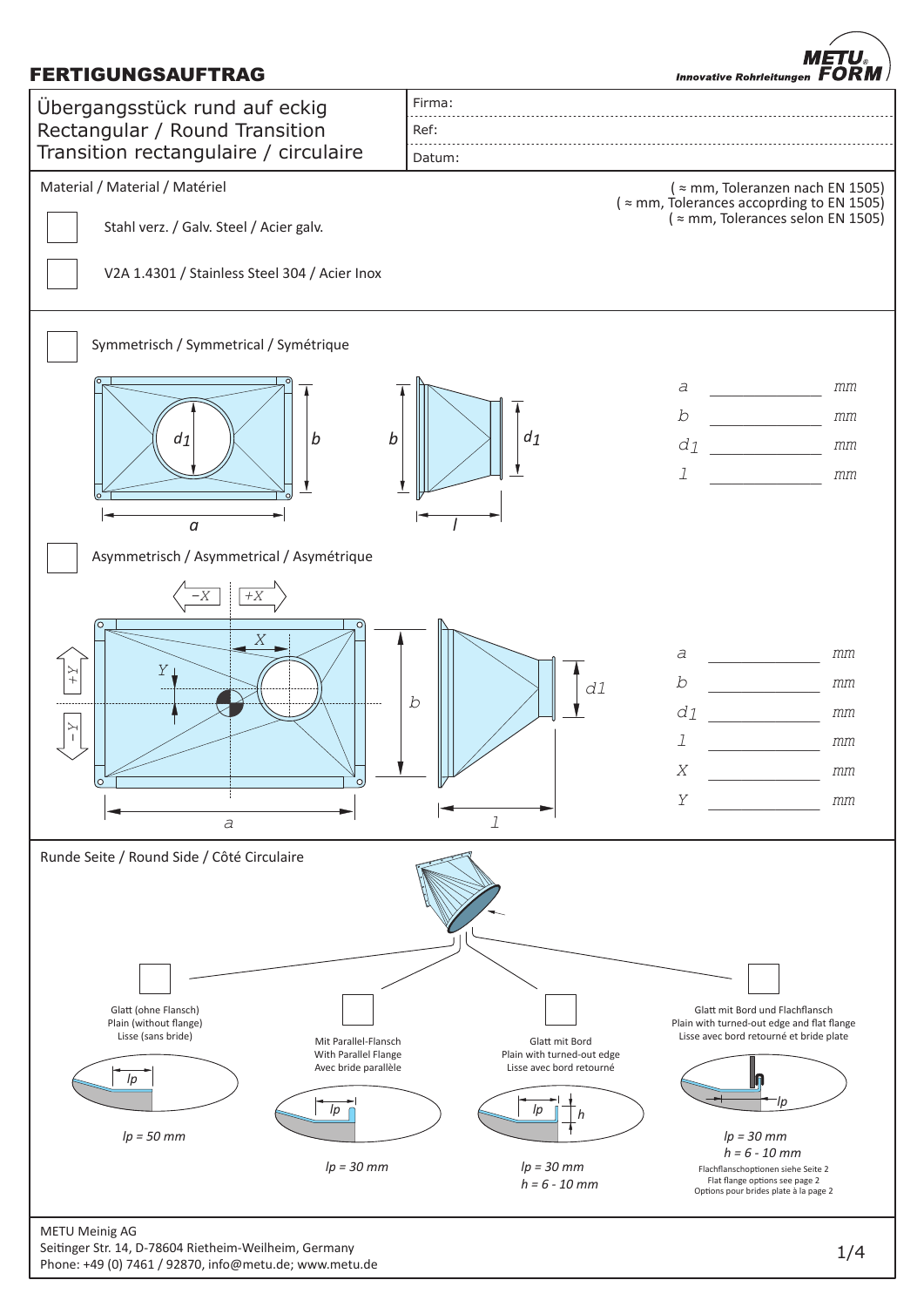## FERTIGUNGSAUFTRAG

METU **Innovative Rohrleitungen**  $\mathbf{F}$ 



METU Meinig AG Seitinger Str. 14, D-78604 Rietheim-Weilheim, Germany Phone: +49 (0) 7461 / 92870, info@metu.de; www.metu.de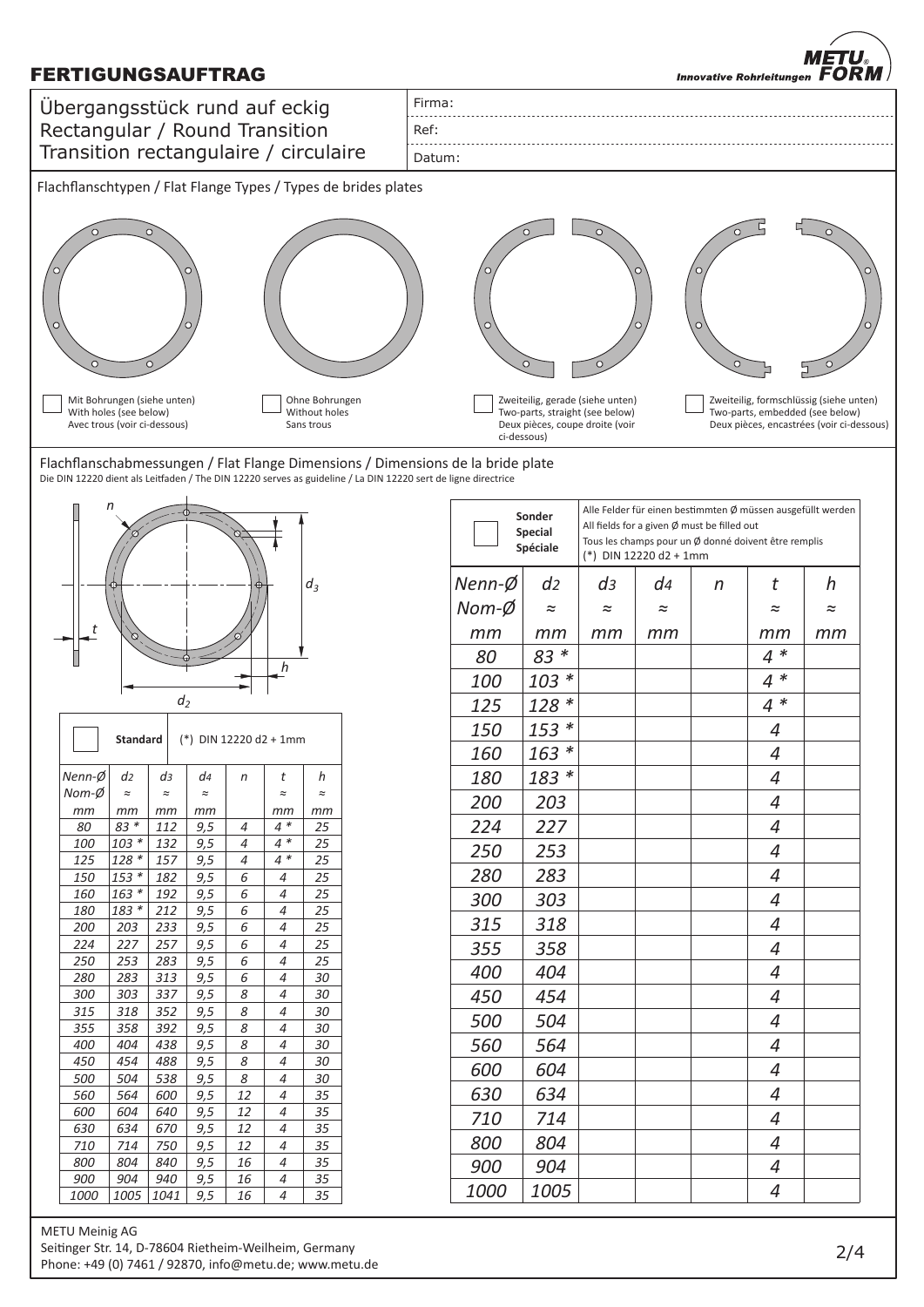## FERTIGUNGSAUFTRAG

**METU Innovative Rohrleitungen FORM** 



Seitinger Str. 14, D-78604 Rietheim-Weilheim, Germany Phone: +49 (0) 7461 / 92870, info@metu.de; www.metu.de